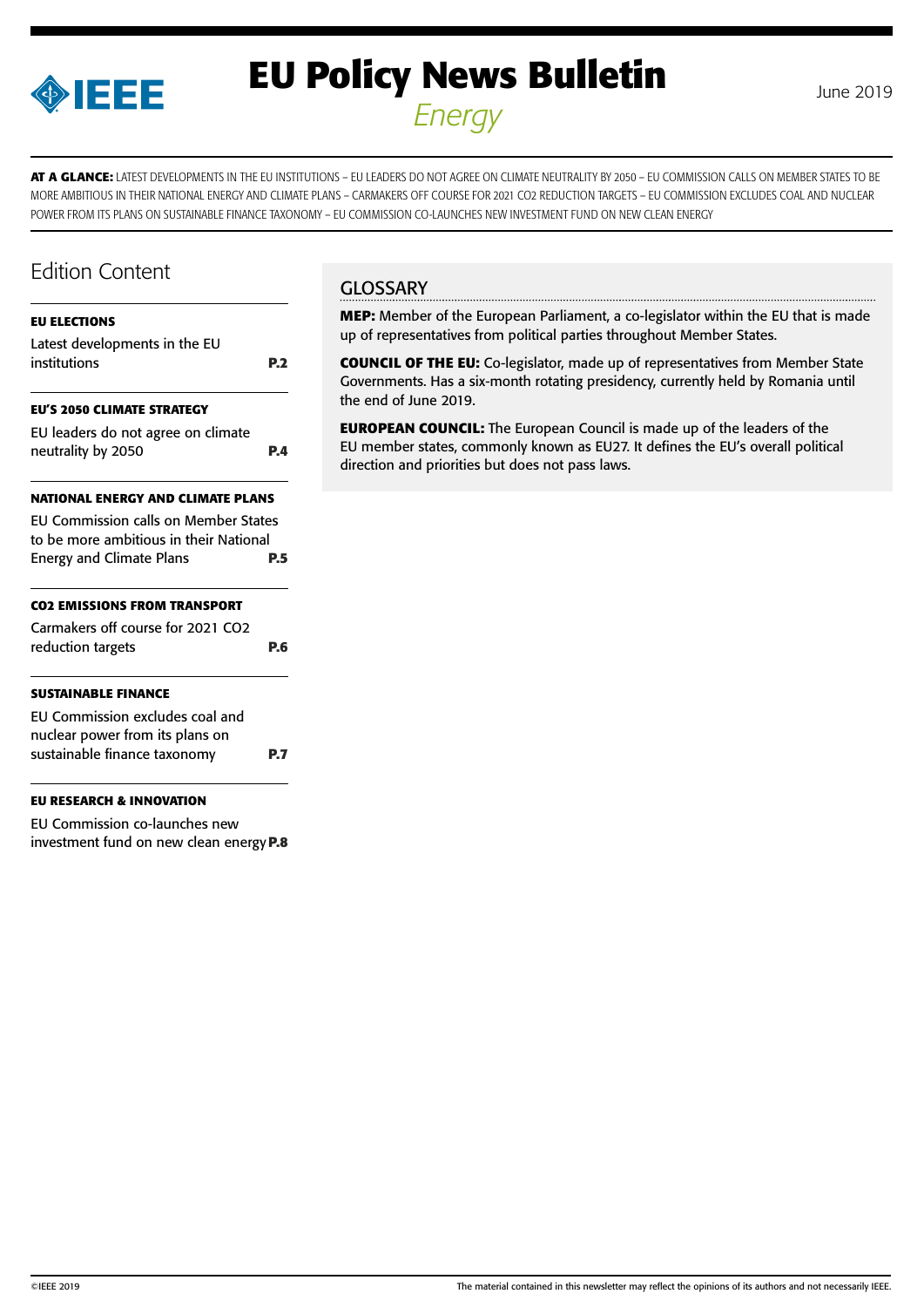#### <span id="page-1-0"></span>**EU ELECTIONS**

Latest developments in the EU institutions **P.2**

#### **[EU'S 2050 CLIMATE STRATEGY](#page-3-0)**

[EU leaders do not agree on climate](#page-3-0)  [neutrality by 2050](#page-3-0) **P.4**

#### **[NATIONAL ENERGY AND CLIMATE PLANS](#page-4-0)**

[EU Commission calls on Member States](#page-4-0)  [to be more ambitious in their National](#page-4-0)  [Energy and Climate Plans](#page-4-0) **P.5**

#### **[CO2 EMISSIONS FROM TRANSPORT](#page-5-0)**

| Carmakers off course for 2021 CO2 |     |
|-----------------------------------|-----|
| reduction targets                 | P.6 |

#### **[SUSTAINABLE FINANCE](#page-6-0)**

| EU Commission excludes coal and |            |
|---------------------------------|------------|
| nuclear power from its plans on |            |
| sustainable finance taxonomy    | <b>P.7</b> |

#### **[EU RESEARCH & INNOVATION](#page-7-0)**

[EU Commission co-launches new](#page-7-0)  [investment fund on new clean energy](#page-7-0)**P.8**

If you have any suggestions for content, or would like to know more about IEEE's European Public Policy activities, please contact [eppc@ieee.org](mailto:eppc%40ieee.org?subject=). Thank you

#### EU ELECTIONS

### **Latest developments in the EU institutions**



In the aftermath of the EU elections, the European Parliament (EP) still needs to publish the names of the elected Members of Parliament (MEPs). It will only publish the official list of new MEPs once it has received all names from all national authorities, which can submit names right up to 1 July 2019. Therefore, no official list is expected before the first EP plenary session on 2 July 2019.

Moreover, the decision on the new Commission President was postponed to 30 June 2019. Since no agreement was found during the European Council of 20-21 June 2019, EU leaders will reconvene on 30 June 2019 to try and reach agreement on a nominee for Commission President and other top EU jobs. Many of the key leaders will be at the G20 in Japan on 28-29 June 2019 and talks are likely to continue there. There is pressure to find some agreement on the package of top EU jobs by the start of July 2019 as the EP is due to elect its President, which is part of the package, on 2 July 2019.

While EU leaders could not agree on who will lead the EU, they did adopt the new **[priorities](https://www.consilium.europa.eu/media/39914/a-new-strategic-agenda-2019-2024.pdf)** that provide the overall framework and direction to guide the work of the EU institutions over the next 5 years. It focuses on the following four main priorities and how to deliver them: protecting citizens and freedoms; developing a strong and vibrant economic base; building a climate-neutral, green, fair and social Europe; promoting European interests and values on the global stage.

Finally, all the main EU political groups have now elected their leader:

**European People's Party (EPP)** with 182 MEPs: Manfred Weber (Germany) was re-elected unopposed and continues to have the support of the EPP group and EPP leaders to be Commission president.

**Progressive Alliance of Socialists and Democrats (S&D)** with 153 MEPs: Iratxe Garcia (Spain) was elected leader unopposed following the withdrawal of current President Udo Bullmann (Germany), signalling the leading role of the Spanish delegation in the S&D. Former Chair of the Women's Rights Committee, she put gender equality, social justice and the environment at the heart of her campaign.

**Renew Europe (RE)** with 108 MEPs: Dacian Ciolos (Romania) elected leader, beating Sophie In t'Veld (Netherlands) by 65 votes to 41. He is a former Romanian Prime Minister, Agriculture Commissioner and his new Plus party is pro-European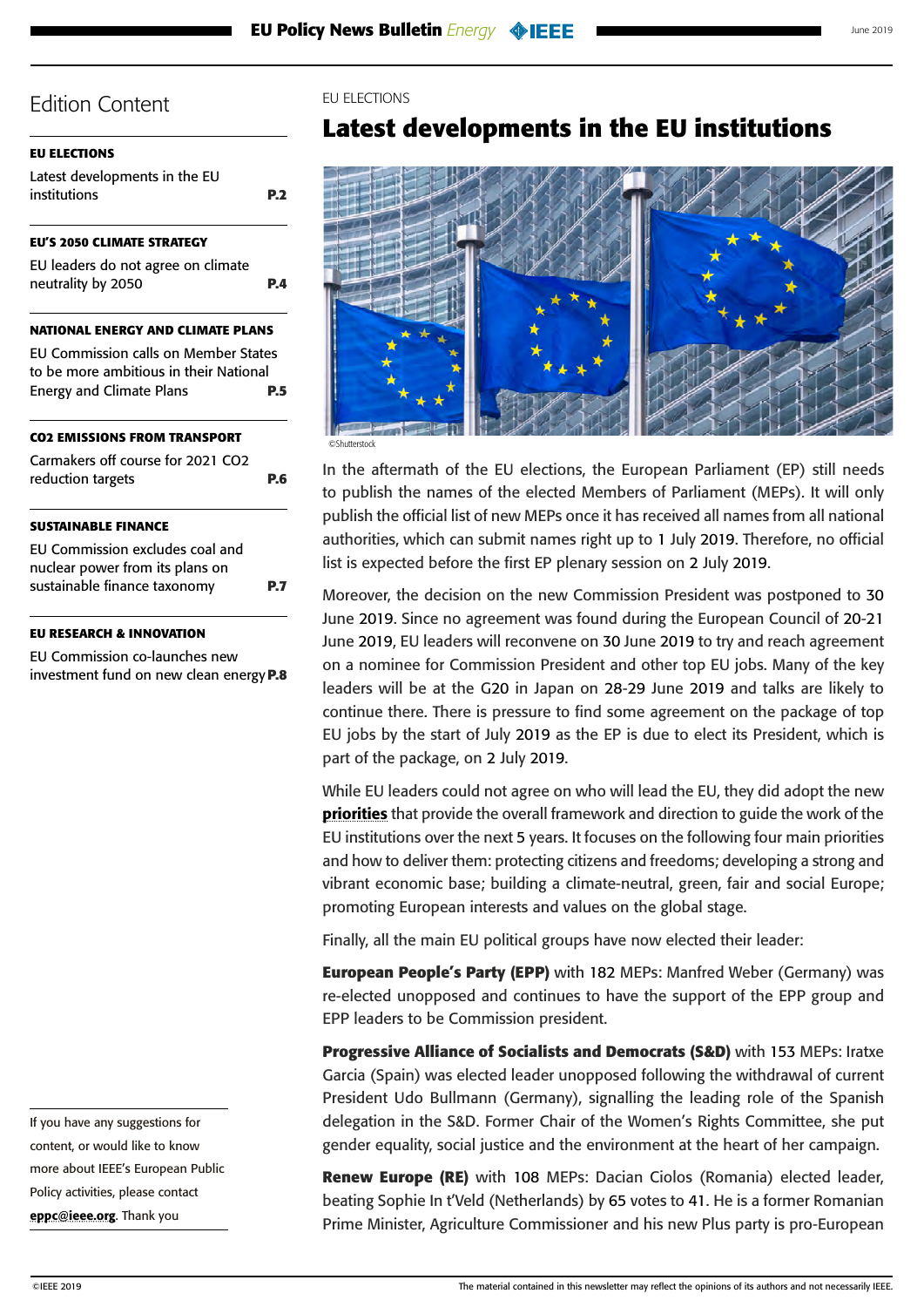| <b>EU ELECTIONS</b>                                                                   |            |
|---------------------------------------------------------------------------------------|------------|
| Latest developments in the EU<br>institutions                                         | <b>P.2</b> |
| <b>EU'S 2050 CLIMATE STRATEGY</b>                                                     |            |
| EU leaders do not agree on climate<br>neutrality by 2050                              | P.4        |
| <b>NATIONAL ENERGY AND CLIMATE PLANS</b>                                              |            |
| <b>EU Commission calls on Member States</b><br>to be more ambitious in their National |            |
| <b>Energy and Climate Plans</b>                                                       | P.5        |
| <b>CO2 EMISSIONS FROM TRANSPORT</b>                                                   |            |
| Carmakers off course for 2021 CO2<br>reduction targets                                | P.6        |
| <b>SUSTAINABLE FINANCE</b>                                                            |            |
| EU Commission excludes coal and<br>nuclear power from its plans on                    |            |
| sustainable finance taxonomy                                                          | P.7        |
| <b>EU RESEARCH &amp; INNOVATION</b>                                                   |            |
| $FII$ Commission so lounghos                                                          |            |

[EU Commission co-launches new](#page-7-0)  [investment fund on new clean energy](#page-7-0)**P.8** and anti-corruption. Renew Europe replaces the former Alliance of Liberals and Democrats for Europe group (ALDE).

**Greens–European Free Alliance** with 75 MEPs: Ska Keller (Germany) and Philippe Lamberts (Belgium) were re-elected as co-presidents.

**Identity & Democracy (ID)** with 73 MEPs: Marco Zanni (Italy) from the Lega was elected Chairman, with Nicolas Bay (France) from Rassemblement National as deputy. ID replaces the former far-right ENF group.

**European Conservatives and Reformists (ECR)** with 63 MEPs: Ryszard Legutko (Poland) and Raffaele Fitto (Italy) elected as co-leaders. Jan Zahradil (Czech Republic), who ran as their candidate for Commission President, will now be their candidate for President of the European Parliament.

**(Source: European Council & Interel)**

more about IEEE's European Public

Policy activities, please contact

[eppc@ieee.org](mailto:eppc%40ieee.org?subject=). Thank you

If you have any suggestions for content, or would like to know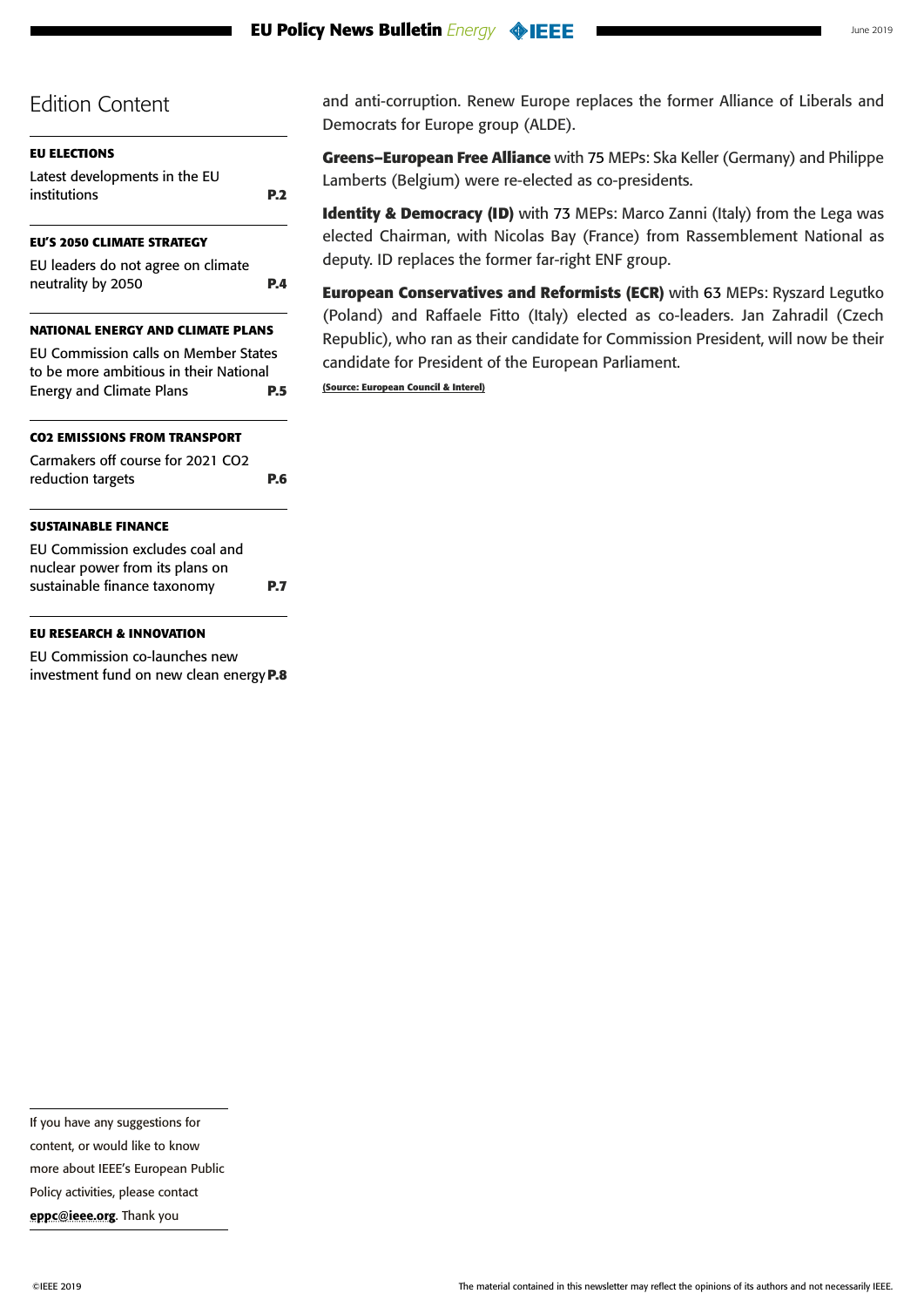<span id="page-3-0"></span>

| <b>EU ELECTIONS</b>                         |            |
|---------------------------------------------|------------|
| Latest developments in the EU               |            |
| institutions                                | <b>P.2</b> |
| <b>EU'S 2050 CLIMATE STRATEGY</b>           |            |
| EU leaders do not agree on climate          |            |
| neutrality by 2050                          | P.4        |
| <b>NATIONAL ENERGY AND CLIMATE PLANS</b>    |            |
| <b>EU Commission calls on Member States</b> |            |
| to be more ambitious in their National      |            |
| <b>Energy and Climate Plans</b>             | P.5        |
| <b>CO2 EMISSIONS FROM TRANSPORT</b>         |            |
| Carmakers off course for 2021 CO2           |            |
| reduction targets                           | P.6        |
| <b>SUSTAINABLE FINANCE</b>                  |            |
| EU Commission excludes coal and             |            |
| nuclear power from its plans on             |            |
| sustainable finance taxonomy                | P.7        |
| EII DECEADAH 2. INNOVATION                  |            |

#### **[EU RESEARCH & INNOVATION](#page-7-0)**

[EU Commission co-launches new](#page-7-0)  [investment fund on new clean energy](#page-7-0)**P.8** EU'S 2050 CLIMATE STRATEGY

# **EU leaders do not agree on climate neutrality by 2050**



©Shutterstock

The European Council failed to agree on 21 June 2019 on the climate strategy for 2050 as the Czech Republic, Estonia, Hungary and Poland refused at the mention of a specific date, despite the efforts of France and Germany to convince them. Leaders of the EU-28 did not manage to close an agreement that would have seen Member States cut greenhouse gas emissions significantly by 2050. The final version of **EU** [Council's conclusions](https://www.consilium.europa.eu/en/press/press-releases/2019/06/20/european-council-conclusions-20-june-2019/) says the EU will "ensure a transition to a climate neutral EU 'in line with the Paris Agreement'".

Therefore, this means that the EU will go to the UN summit in September 2019, as well as the Group of Twenty (G20), without the target deadline, although conclusions for this summit make it clear in footnotes that all but four of the EU Member States agree on the target.

At the summit, EU leaders **[also agreed](http://dsms.consilium.europa.eu/952/Actions/Newsletter.aspx?messageid=34145&customerid=31245&password=enc_364744613831375553743350_enc)** on a Strategic Agenda laying out priorities for the next five years, including «building a climate-neutral, green, fair and social Europe.» Leaders said the "EU can and must lead the way, by engaging in an indepth transformation of its own economy and society to achieve climate neutrality. This will have to be conducted in a way that takes account of national circumstances and is socially just" , without mentioning again a clear objective for 2050.

Moving forward, the next opportunity to return to the issue will be October 2019, at an end-of-month summit due to be Jean-Claude Juncker's last as Commission president. However, the summit is likely to be dominated by Brexit as the UK is due to leave the EU at midnight on 31 October 2019.

**(Source: Euractiv + Interel)**

If you have any suggestions for content, or would like to know more about IEEE's European Public Policy activities, please contact [eppc@ieee.org](mailto:eppc%40ieee.org?subject=). Thank you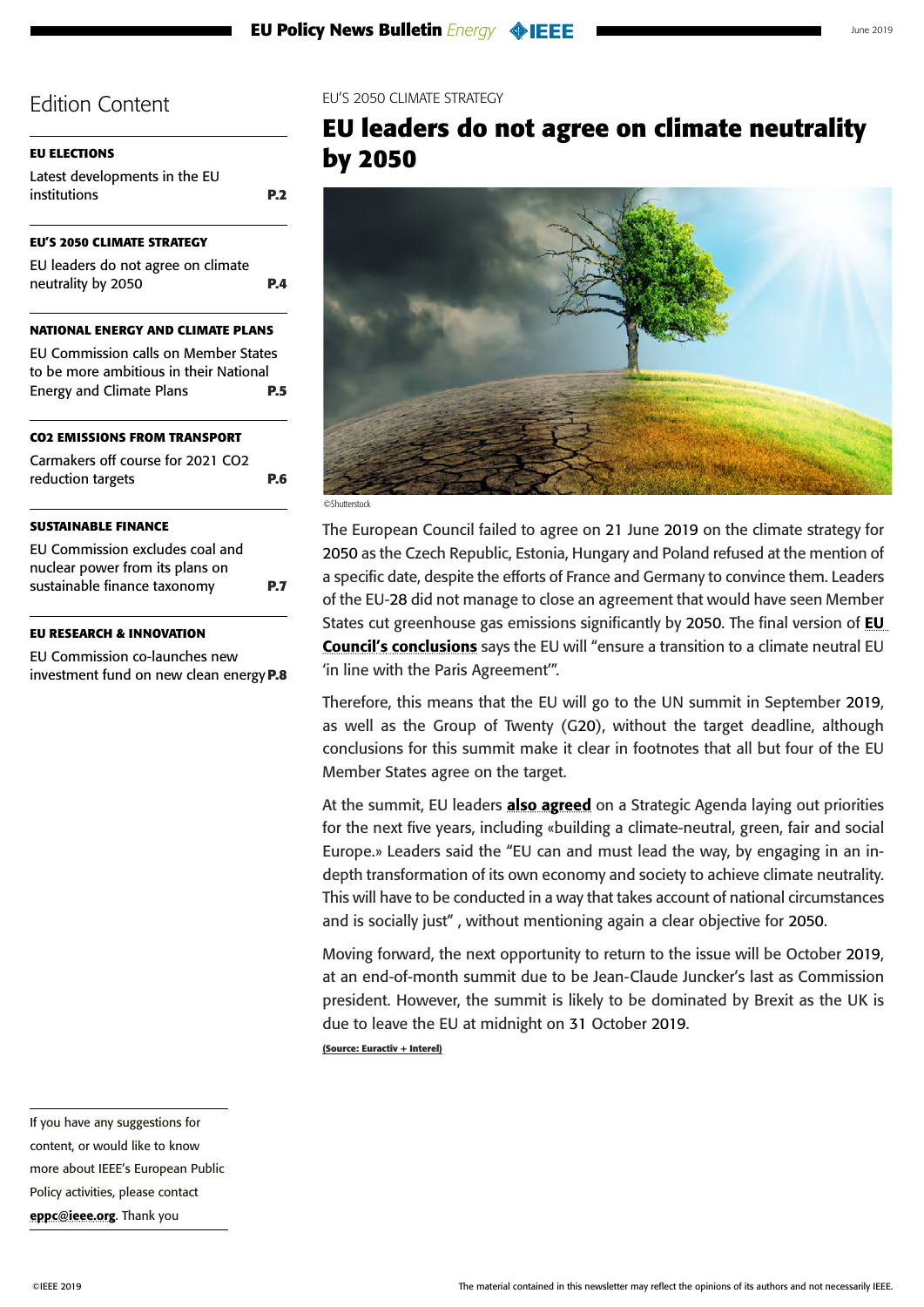<span id="page-4-0"></span>

| <b>EU ELECTIONS</b>                         |            |
|---------------------------------------------|------------|
| Latest developments in the EU               |            |
| institutions                                | <b>P.2</b> |
| <b>EU'S 2050 CLIMATE STRATEGY</b>           |            |
|                                             |            |
| EU leaders do not agree on climate          |            |
| neutrality by 2050                          | P.4        |
| <b>NATIONAL ENERGY AND CLIMATE PLANS</b>    |            |
| <b>EU Commission calls on Member States</b> |            |
| to be more ambitious in their National      |            |
| <b>Energy and Climate Plans</b>             | P.5        |
|                                             |            |
| <b>CO2 EMISSIONS FROM TRANSPORT</b>         |            |
| Carmakers off course for 2021 CO2           |            |
| reduction targets                           | P.6        |
|                                             |            |
| <b>SUSTAINABLE FINANCE</b>                  |            |
| EU Commission excludes coal and             |            |
| nuclear power from its plans on             |            |
| sustainable finance taxonomy                | P.7        |
|                                             |            |
| <b>EU RESEARCH &amp; INNOVATION</b>         |            |
|                                             |            |

[EU Commission co-launches new](#page-7-0)  [investment fund on new clean energy](#page-7-0)**P.8**

#### NATIONAL ENERGY AND CLIMATE PLANS

## **EU Commission calls on Member States to be more ambitious in their National Energy and Climate Plans**

On Tuesday 18 June, the Commission **[published](https://ec.europa.eu/energy/sites/ener/files/documents/recommondation_en.pdf)** its assessment of the EU Member States' national energy and climate plans (NECPs). These are the draft measures that Member States plan to put in place to collectively reach the EU's 2030 targets for areas such as emissions reductions, renewable energy and energy savings.

Overall the Commission welcomed the **[draft plans](https://ec.europa.eu/energy/en/topics/energy-strategy-and-energy-union/governance-energy-union/national-energy-climate-plans)** but called for more ambition with regard to renewable energy, where stated objectives in the NECPs would achieve 30-31% of EU-wide share of clean energy, not reaching the 32% EU target for 2030. On energy efficiency, the 2030 EU target is 32.5 % of energy savings — the gap is around 6.2 percentage points if considering primary energy consumption. Concerning emissions, recently agreed legislation allows the Member States to cut emissions by around 45% compared to 1990 levels by 2030, but current NECPs do not reach that higher target. They also fall short of achieving the target of 30% of emissions reductions for sectors like transport, agriculture and waste management, achieving only a 28% cut in these sectors.

Moving forward, the Commission will engage with Member States to improve the national plans, upgrade the objectives and identify national policies than can ensure their implementation. Member States are meant to submit definitive plans by November 2019.

**(Source: PoliticoPro + Interel)**

If you have any suggestions for

content, or would like to know

more about IEEE's European Public

Policy activities, please contact

[eppc@ieee.org](mailto:eppc%40ieee.org?subject=). Thank you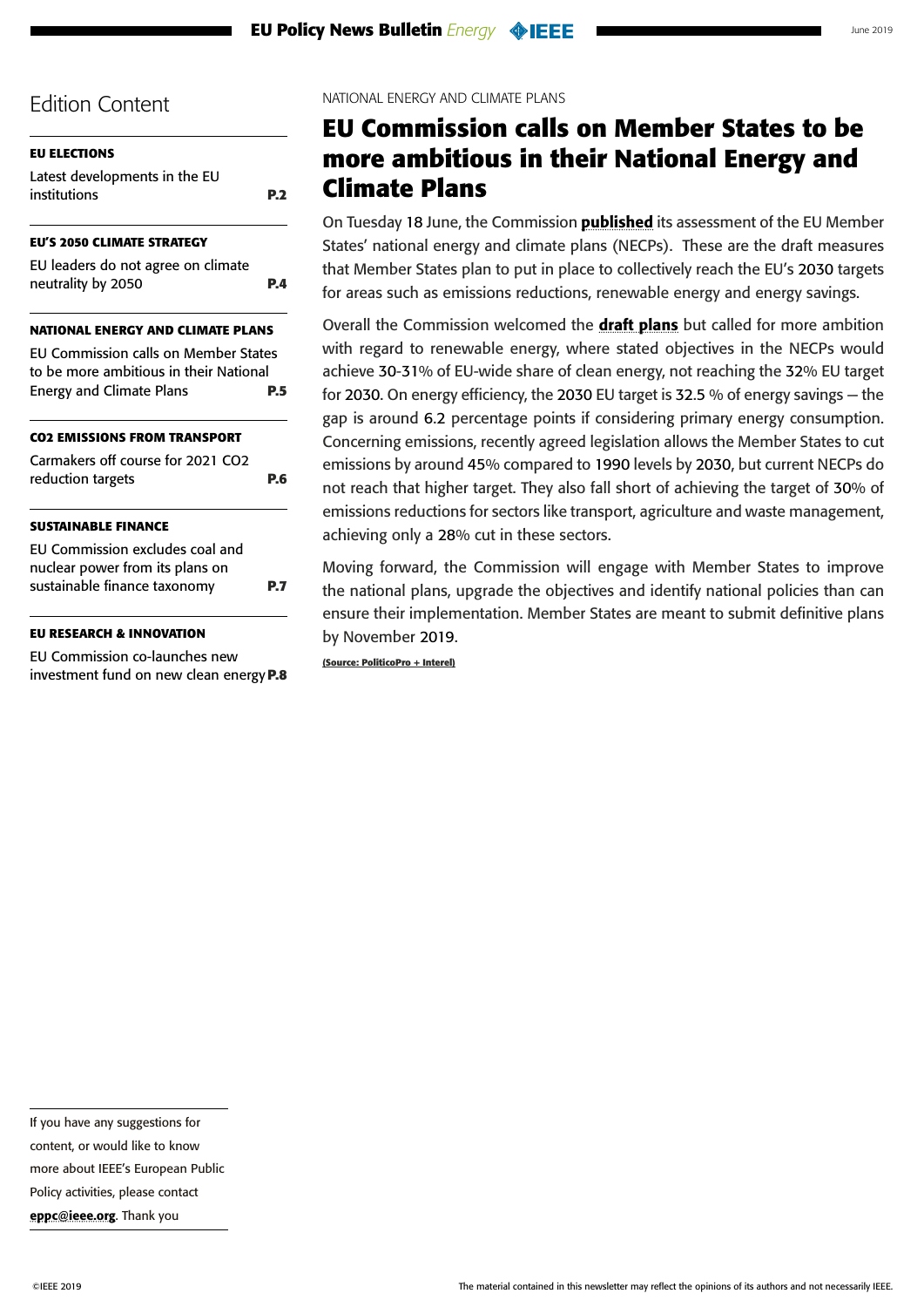<span id="page-5-0"></span>

| <b>EU ELECTIONS</b>                                      |     |
|----------------------------------------------------------|-----|
| Latest developments in the EU<br>institutions            | P.2 |
| <b>EU'S 2050 CLIMATE STRATEGY</b>                        |     |
| EU leaders do not agree on climate<br>neutrality by 2050 | PΔ  |
| <b>NATIONAL ENERGY AND CLIMATE PLANS</b>                 |     |
| <b>EU Commission calls on Member States</b>              |     |
| to be more ambitious in their National                   |     |
| <b>Energy and Climate Plans</b>                          | P.5 |
| <b>CO2 EMISSIONS FROM TRANSPORT</b>                      |     |
| Carmakers off course for 2021 CO2                        |     |
| reduction targets                                        | P.6 |
| <b>SUSTAINABLE FINANCE</b>                               |     |
| EU Commission excludes coal and                          |     |
| nuclear power from its plans on                          |     |
| sustainable finance taxonomy                             | Р.7 |
|                                                          |     |

#### **[EU RESEARCH & INNOVATION](#page-7-0)**

[EU Commission co-launches new](#page-7-0)  [investment fund on new clean energy](#page-7-0)**P.8**

If you have any suggestions for content, or would like to know more about IEEE's European Public Policy activities, please contact [eppc@ieee.org](mailto:eppc%40ieee.org?subject=). Thank you

CO2 EMISSIONS FROM TRANSPORT

### **Carmakers off course for 2021 CO2 reduction targets**



©Shutterstock

The European Environment Agency (EEA) **[informed](https://www.eea.europa.eu/highlights/average-co2-emissions-from-new)** in June 2019 that average CO2 emissions from passenger cars and vans rose again in 2018 despite looming targets for reductions in 2021.

According to preliminary statistics, emissions rose 1.6% for cars in 2018, the second consecutive increase following reductions each year between 2010 and 2016. The rise is down to an increase in the share of petrol vehicles in the passenger car market, which reached 60% of sales in 2018, and larger sport utility vehicle (SUV) models, according to the EEA. Van emissions rose for the first time, driven by sales of extra big vehicles with larger engine capacity.

In their assessment, the EEA said that manufacturers will have to reduce emissions of their fleet significantly to meet the upcoming 2020 and 2021 targets. It pointed to slow uptake of zero- and low-emission vehicles, including electric cars, noting that "much faster deployment of cars with low emissions is needed across Europe."

Under EU rules, car manufacturers need to reach a fleetwide target of 95 grams of CO2 per kilometer by 2021, and the Commission will assess whether that has been met based on EEA data through 2019 and 2020. The latest statistics put car emissions at 120.4 grams of CO2 per kilometer in 2018.

Campaign groups like NGO Transport & Environment (T&E) have signaled carmakers for delaying the rollout of cleaner vehicles until right up against the deadline, so that they can maximise profit out of more polluting vehicles.

**(Source: Politico Pro)**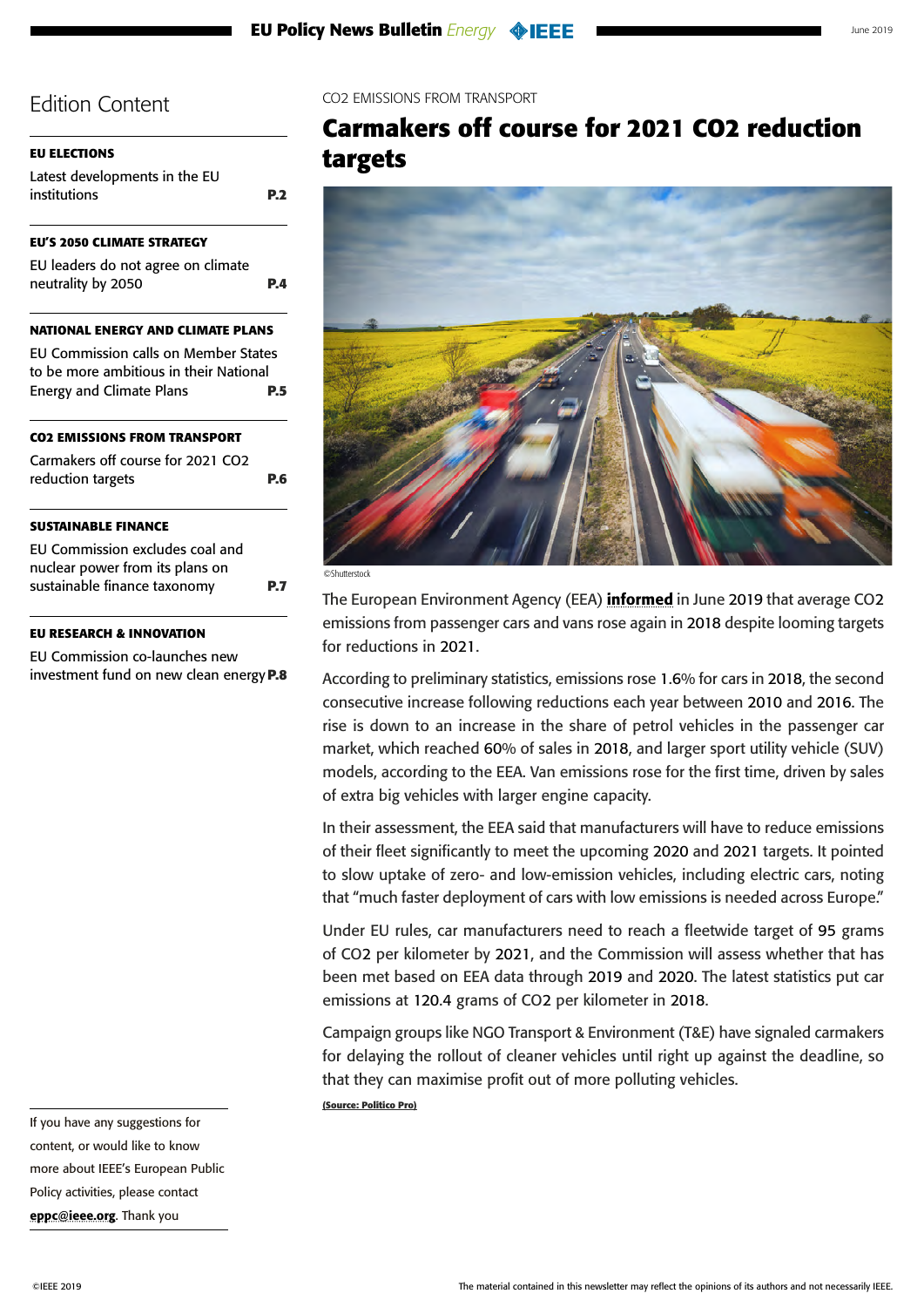<span id="page-6-0"></span>

| <b>EU ELECTIONS</b>                                                                   |                |
|---------------------------------------------------------------------------------------|----------------|
| Latest developments in the EU<br>institutions                                         | P <sub>2</sub> |
| <b>EU'S 2050 CLIMATE STRATEGY</b>                                                     |                |
| EU leaders do not agree on climate<br>neutrality by 2050                              | PД             |
| NATIONAL ENERGY AND CLIMATE PLANS                                                     |                |
| <b>EU Commission calls on Member States</b><br>to be more ambitious in their National |                |
| <b>Energy and Climate Plans</b>                                                       | P.5            |
| <b>CO2 EMISSIONS FROM TRANSPORT</b>                                                   |                |
| Carmakers off course for 2021 CO2                                                     |                |
| reduction targets                                                                     | P.6            |
| <b>SUSTAINABLE FINANCE</b>                                                            |                |
| EU Commission excludes coal and                                                       |                |
| nuclear power from its plans on                                                       |                |
| sustainable finance taxonomy                                                          |                |
|                                                                                       |                |

#### **[EU RESEARCH & INNOVATION](#page-7-0)**

[EU Commission co-launches new](#page-7-0)  [investment fund on new clean energy](#page-7-0)**P.8**

If you have any suggestions for content, or would like to know more about IEEE's European Public Policy activities, please contact [eppc@ieee.org](mailto:eppc%40ieee.org?subject=). Thank you

#### SUSTAINABLE FINANCE

# **EU Commission excludes coal and nuclear power from its plans on sustainable finance taxonomy**



©Shutterstock

The Commission published in June 2019 three sustainable finance reports: the so-called **[taxonomy report](https://g8fip1kplyr33r3krz5b97d1-wpengine.netdna-ssl.com/wp-content/uploads/2019/06/TAXONOMY-technical-report.pdf)**, or an EU-wide standard for sustainable investment, another on a [green bonds standard](https://g8fip1kplyr33r3krz5b97d1-wpengine.netdna-ssl.com/wp-content/uploads/2019/06/EU-GREEN-BOND-STANDARD.pdf), and one on [climate-friendly benchmarks](https://g8fip1kplyr33r3krz5b97d1-wpengine.netdna-ssl.com/wp-content/uploads/2019/06/BENCHMARKS-report.pdf).

The taxonomy report lists activities that, according to Commission experts, contribute "substantially" to climate change mitigation and adaptation, and do no significant harm to other environmental objectives including transitioning to a circular economy, protecting ecosystems and preventing pollution. An emission cap of 100 grams of carbon dioxide per kilowatt-hour was applied to power generation, with an aim to reduce this cap every five years "in line with a trajectory to net-zero carbon emissions in 2050," experts at the Technical Expert Group on Sustainable Finance [wrote](https://g8fip1kplyr33r3krz5b97d1-wpengine.netdna-ssl.com/wp-content/uploads/2019/06/TAXONOMY-experts-note.pdf).

The taxonomy excludes investments in new fossil fuel infrastructure, except in conjunction with carbon capture and storage, as well as investments to improve the efficiency of existing fossil-powered plants which "ultimately undermine climate mitigation objectives, such as coal-powered electricity generation."

Nuclear power was not listed as a sustainable investment because, despite being a low-emission power source, it creates unavoidable environmental harm and pollution according to the report. "It was not possible ... to conclude that the nuclear energy value chain does not cause significant harm to other environmental objectives," experts wrote.

Other sectors assessed include agriculture, forest management, industry, transport, waste management and construction. The taxonomy is underpinned by a legislative proposal currently being discussed between Council of the EU and the European Parliament. Institutional investors and asset managers marketing financial products as "sustainable" will have to explain how this conforms to EU standards.

**(Source: Politico Pro)**